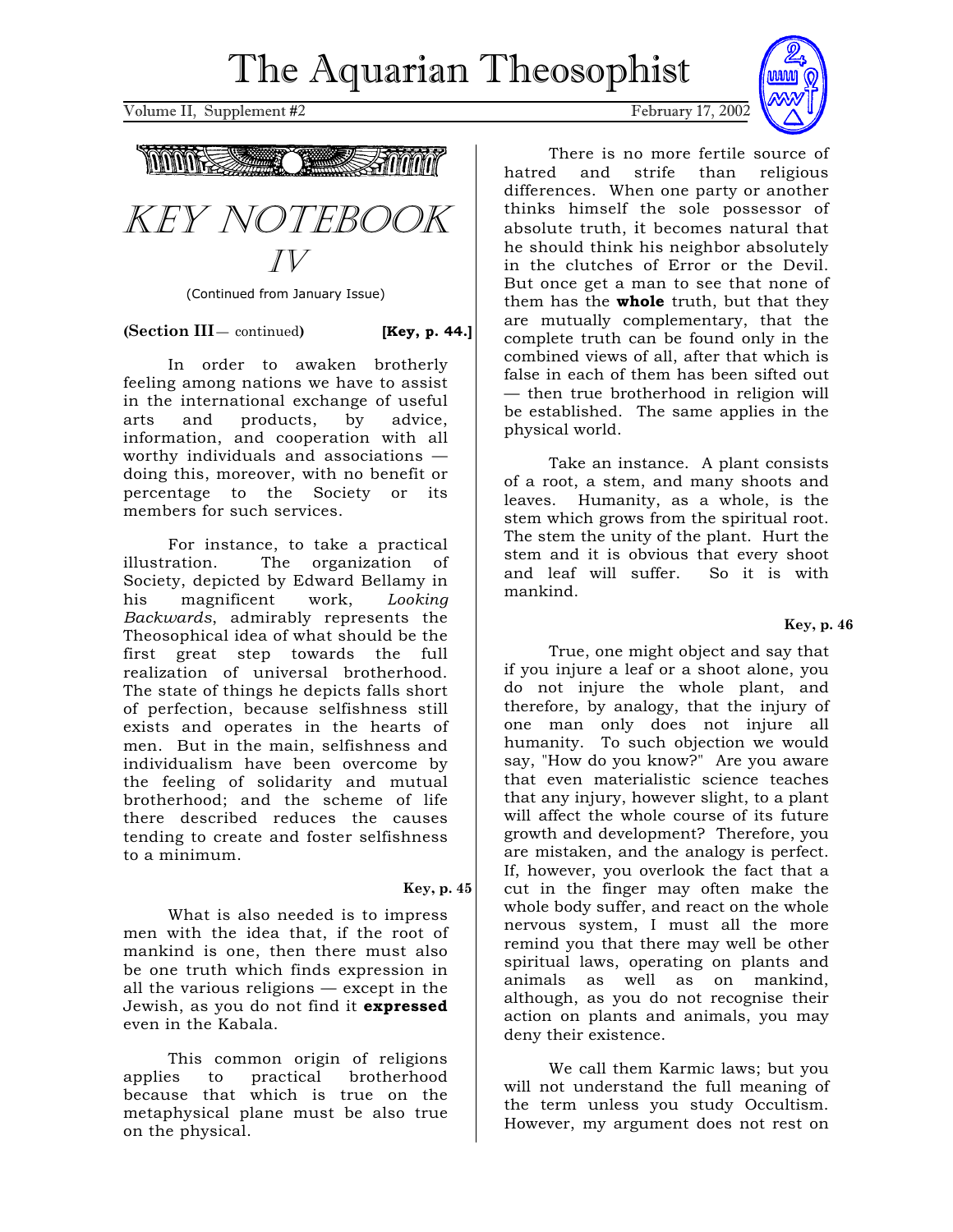the assumption of these laws, but really on the analogy of the plant. Expand the idea, carry it out to a universal application, and you will soon find that in true philosophy every physical action has its moral and everlasting effect. Hurt a man by doing him bodily harm; you may think that his pain and suffering cannot spread by any means to his neighbors, least of all to men of other nations. We **affirm that it will, in good time.** Therefore, we say, that unless every man is brought to understand and accept **as an axiomatic truth** that by wronging one man we wrong not only ourselves **but the whole of humanity** in the long run, no brotherly feelings such as preached by all the great Reformers, pre-eminently by Buddha and Jesus, are possible on earth.

#### **Key, p. 47**

#### **OUR OTHER OBJECTS,**

To carry out the second object, we propose to collect all the good works upon the world's religions that we can. To put into written form correct information upon the various ancient philosophies, traditions, and legends, and disseminate the same in such practicable ways as the translation and publication of original works of value, and extracts from and commentaries upon the same, or the oral instructions of persons learned in their respective departments.

As to the third object, our duty is to keep alive in man his spiritual intuitions. To oppose and counteract — after due investigation and proof of its irrational nature — bigotry in every form, religious, scientific, or social, and **cant** above all, whether as religious sectarianism or as belief in miracles or anything supernatural. What we have to do is to seek to obtain knowledge of all the laws of nature, and to diffuse it; to encourage the study of those laws least understood by modern people, the so-called Occult Sciences, **based on the true knowledge of nature,** instead of, as at present, on **superstitious beliefs based on blind**  faith and authority. Popular folklore and traditions, however fanciful at times, when sifted may lead to *the* discovery of long-lost, but important, secrets of

nature. The Society, therefore, aims at pursuing this line of inquiry, in the hope of widening the field of scientific and philosophical observation.

 **Key, p. 48** 

### **ON THE SACREDNESS OF THE PLEDGE.**

The ethics of Theosophy are there, ready and clear enough for whomsoever would follow them. They are the essence and cream of the world's ethics, gathered from the teachings of all the world's great reformers. Therefore, you will find represented therein Confucius and Zoroaster, Laotze and the BhagavatGita, the precepts of Gautama Buddha and Jesus of Nazareth, of Hillel and his school, as of Pythagoras, Socrates, Plato, and their schools.

Dissensions and quarrels are not totally absent from our ranks, for though our reform in its present shape may be called new, the men and women to be reformed are the same human, sinning natures as of old. As already said, the earnest **working** members are few; but many are the sincere and welldisposed persons, who try their best to live up to the Society's and their own ideals. Our duty is to encourage and assist individual fellows in selfimprovement, intellectual, moral, and spiritual; not to blame or condemn those who fail.

 **Key, p. 49** 

We have, strictly speaking, **no right to refuse admission to anyone — especially in the Esoteric Section,**  wherein "he who enters is as one newly born." But if any member, his sacred pledges on his word of honour and immortal Self notwithstanding, chooses to continue, after that "new birth," with the new man, the vices or defects of his old life, and to indulge in them still in the Society, then, of course, he is more than likely to be asked to resign and withdraw; or, in case of his refusal, to be expelled. We have the strictest rules for such emergencies.

No Fellow in the Society, whether exoteric or esoteric, has a right to force his personal opinions upon another Fellow. As regards the inner section, now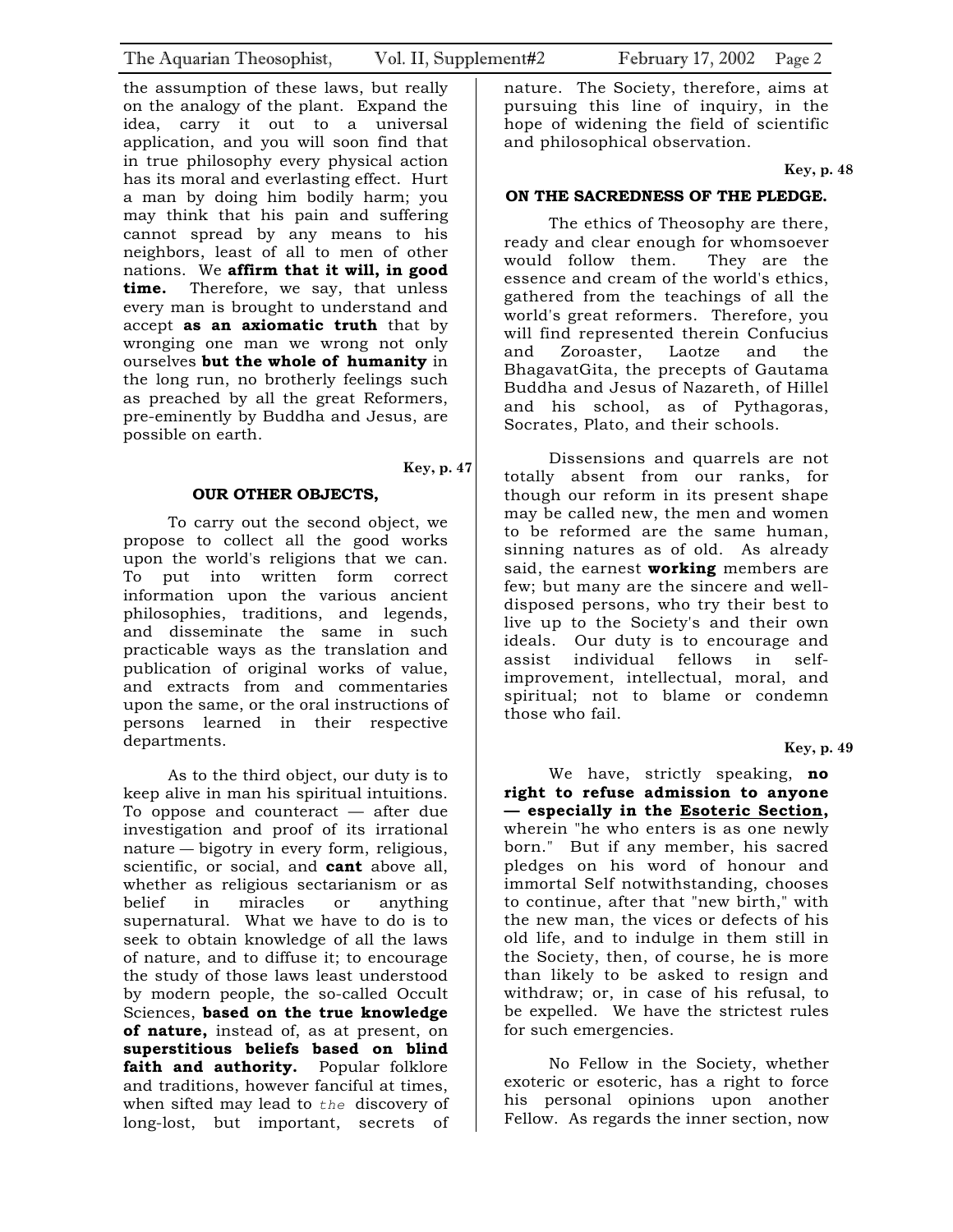called the **Esoteric,** the following rules have been laid down and adopted, so far back as 1880. "No Fellow shall put to his selfish use any knowledge communicated to him by any member of the first section, violation of the rule being punished by expulsion." Now, however, before any such knowledge can be imparted, the applicant has to bind himself by a solemn oath not to use it for selfish purposes, nor to reveal anything said except by permission.

A member expelled, or resigning, from the section is by no means free to reveal anything he may have learned, or to break any clause of the pledge he has taken. His expulsion or resignation only relieves him from the obligation of obedience to the teacher, and from that of taking an active part in the work of the Society, but surely not from the sacred pledge of secrecy.

 To any man or woman with the slightest honourable feeling a pledge of secrecy taken even on one's **word of honour,** much more to one's Higher Self — the God within — is binding till death. And though he may leave the Section and the Society, no man or woman of honour will think of attacking or injuring a body to which he or she has been so pledged. If this seems unduly strict, it is only due to the low standard of the present time and morality. But if a pledge does not bind as far as this, what use is a **pledge** at all? How can anyone expect to be taught secret knowledge, if he is to be at liberty to free himself from all the obligations he has taken, whenever he pleases? What security, confidence, or trust would ever exist among men, if pledges such as this were to have no really binding force at all? Believe me the law of retribution (Karma) would very soon overtake, one who so broke his pledge, and perhaps as soon a -the contempt of every honourable man would, eve on this physical plane. As well expressed in the N.Y "Path," **"A pledge once taken, is for ever binding in both the moral and the occult worlds.** If we break it once and are punished, that does not justify us in breaking it again, and so long as we do, so long will the mighty lever of the Law

(of Karma) react upon us." (*The Path*, July, 1889.)

 **Key, p. 52** 

## **IV.**

# **THE RELATIONS OF THE THEOSOPHICAL SOCIETY TO THEOSOPHY.**

# **On Self-Improvement.**

He who would be a true Theosophist must bring himself to live as one. Moral elevation is the principal thing insisted upon in our ranks. If the behaviour of some members strangely belies this fundamental rule, this is no fault of our statutes rules, but that of human nature. A true Theosophist ought "to deal justly and walk humbly," to strain every nerve to the end that their **Divine Self** shall guide their every thought and action. In short, the one self has to forget itself for the many selves. Let me answer you in the words of a true Philaletheian: "What every man needs first is to find himself, and then take an honest inventory of his subjective possessions, and, bad or bankrupt as it may be, it is not beyond redemption if we set about it in earnest." But how many do? All are willing to work for their own development and progress, very few for that of others.

"Men have been deceived and deluded long enough; they must break their idols, put away their shams, and go to work for themselves — nay, there is one little

Word too much or too many, for he who works for himself had better not work at all; rather let him work himself for others, for all. For every flower of love and charity he plants in his neighbor's garden, a loathsome weed will disappear from his own. It does not require a new revelation. **Let every man be a revelation unto himself.** Let once man's immortal spirit take possession of the temple of his body, drive out the money-changers and every unclean thing, and **his own divine humanity will redeem him,** for when he is thus at one with himself he will know the `builder of the Temple.'"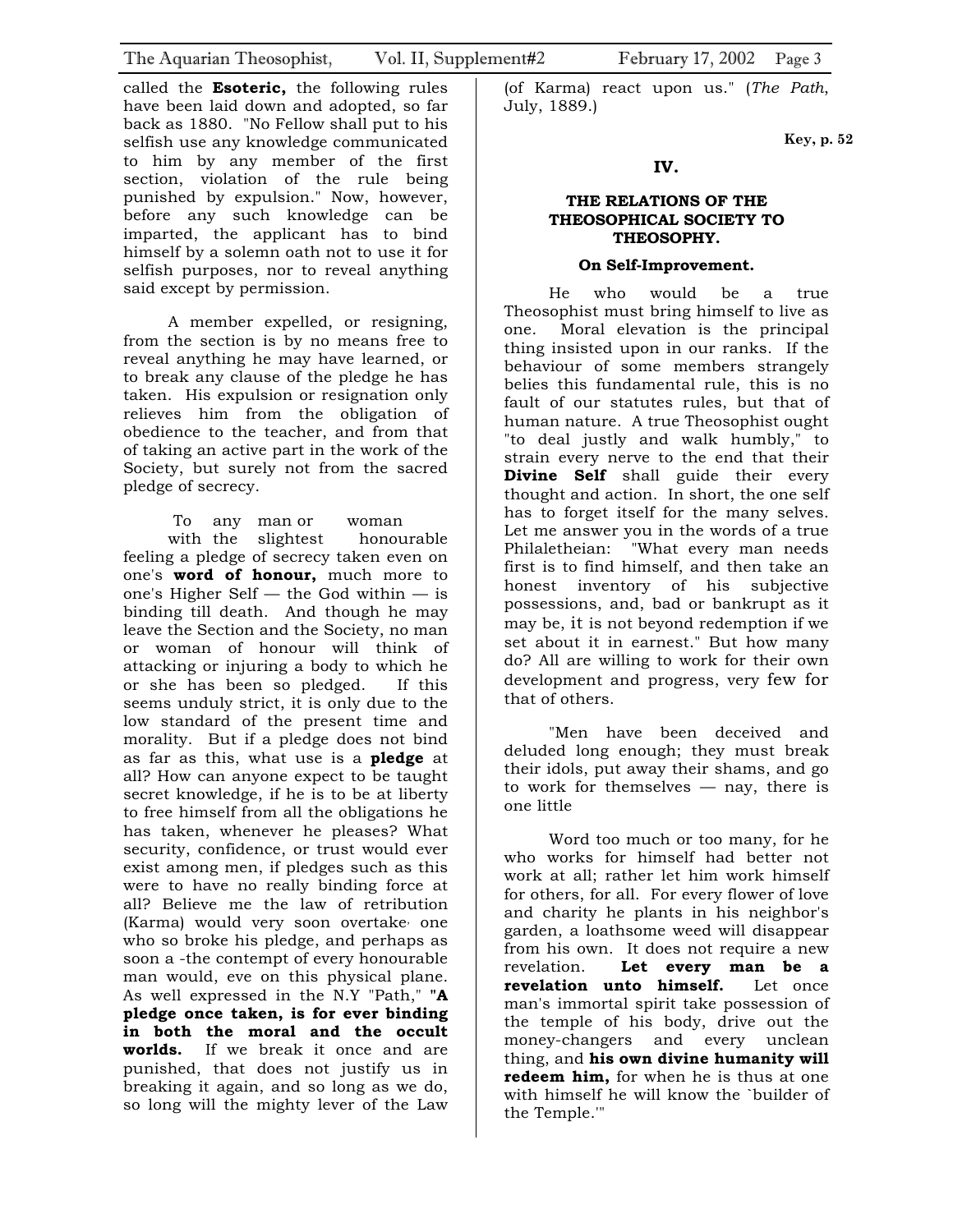If only one Theosophist out of ten practised the above, ours would be a body of elect indeed. But there are those among the outsiders who will always refuse to see the essential difference between **Heaven-born Theosophia** and its imperfect embodiment among individual Theosophists. Such would visit every sin and shortcoming of the vehicle on the pure spirit which sheds thereon its divine light. Is this just to either? They throw stones at an association that tries to work up to, and for the propagation of, its ideal with most tremendous odds against it. Fair-minded people, at any rate, ought to remember that the man who does all he can, does as much as he who has achieved the most, in this world of relative possibilities. This is a simple truism, an axiom supported for believers in the Gospels by the parable of the talents given by their Master: the servant who doubled his two talents was rewarded as much as that other fellow-servant who had received five. To every man it is given "according to his several ability." Thus between the abstract ideal and its vehicle there is a most important difference.

#### **Key, p. 56**

# **The Abstract and the Concrete.**

The band of Theosophists is a great body of men and women, composed of the most heterogeneous elements. Theosophy, in its abstract meaning, is Divine Wisdom, or the aggregate of the knowledge and wisdom that underlies the Universe — the homogeneity of eternal GOOD, and in its concrete sense it is the sum total of the same as allotted to man by nature, on this earth, and no more. Some members earnestly endeavor to realize and, so to speak, to objectivize Theosophy in their lives; while others desire only to know of, not to practise it; and others still may have joined the Society merely out of curiosity, or a passing interest, or perhaps, again, because some of their friends belong to it. How, then, can the system be judged by the standard of those who would assume the name without any right to it? A group of Theosophists can be regarded as the embodiment of Theosophy only in its abstract motives;

it can never presume to call itself its concrete vehicle so long as human imperfections and weaknesses are all represented in its body. If Eastern comparisons may be permitted, Theosophy is the shoreless ocean of universal truth, love, and wisdom, reflecting its radiance on the earth, while Theosophical Societies are only a visible bubble on that reflection. Theosophy is divine nature, visible and invisible, and its organizations are human nature trying to ascend to their divine parent. Theosophy, finally, is the fixed eternal sun, and its Societies the evanescent comets trying to settle in an orbit to become a planet, ever revolving within the attraction of the sun of truth. Lodges are formed to assist in showing to men that such a thing as Theosophy exists, and to help them to ascend towards it by studying and assimilating its eternal verities.

Ideally, such a group of Theosophists would have no wisdom of its own to support or teach. It is simply the storehouse of all the truths uttered by the great seers, initiates, and prophets of historic and even prehistoric ages; at least, as many as it can get. Therefore, it is merely the channel through which more or less of truth, found in the accumulated utterances of humanity's great teachers, is poured out into the world.

# **Key, p. 58**

Isolated individuals cannot incarnate such truth without the guidance of a master at first. But most of the followers of such, when they became masters in their turn, have dwarfed the universality of the original teachings into the narrow groove of their own sectarian dogmas. The commandments of a chosen master alone were then adopted and followed, to the exclusion of all others — if followed at all, note well, as in the case of the Sermon on the Mount. Each religion is thus a bit of divine truth, made to **focus a vast panorama of human fancy** which claims to represent and replace that truth.

Theosophy is not a religion since it is the essence of all religion and of absolute truth, a drop of which only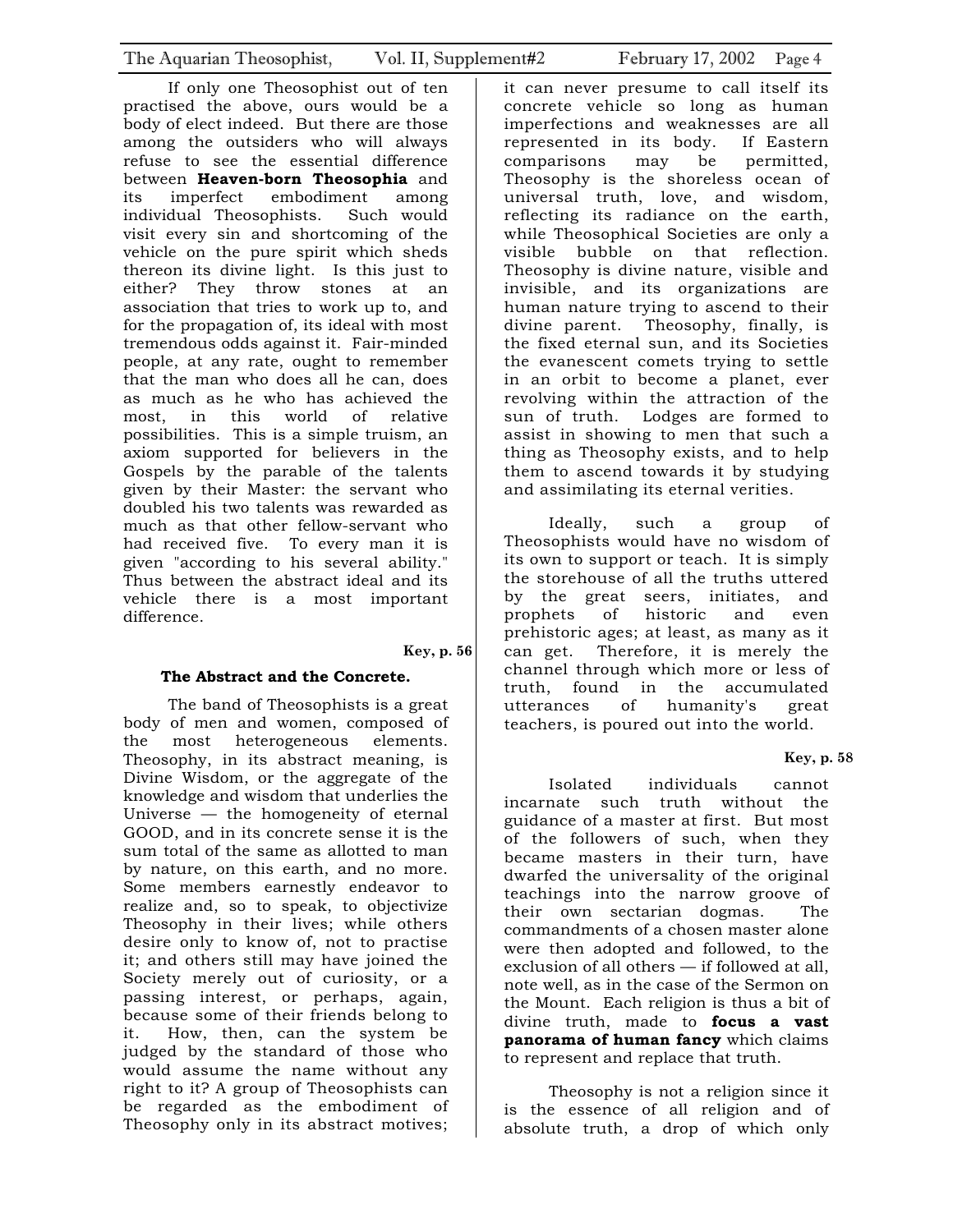underlies every creed. To resort once more to metaphor. Theosophy, on earth, is like the white ray of the spectrum, and every religion only one of the seven prismatic colours. Ignoring all the others, and cursing them as false, every special colored ray claims not only priority, but to be **that white ray** itself, and anathematizes even its own tints from light to dark, as heresies. Yet, as the sun of truth rises **higher and higher on the horizon of man's perception, and each colored ray gradually fades out until it is finally reabsorbed** in its turn, humanity will at last be cursed no longer with artificial polarizations, but will find itself bathing in the pure colorless sunlight of eternal truth. And this will be **Theosophia.** 

Our Theosophical Society is the humble seed which, if watered and left to live, will finally produce the Tree of Knowledge of Good and Evil which is grafted on the Tree of Life Eternal. For it is only by studying the various great religions and philosophies of humanity, by comparing them dispassionately and with an unbiased mind, that men can hope to arrive at the truth. It is especially by finding out and noting their various points of agreement that we may achieve this result. For no sooner do we arrive  $-$  either by study, or by being taught by someone who knows — at their inner meaning, than we find, almost in every ' case, that it expresses some great truth in Nature.

What we describe, is the coming age of Krita, the ¢olden age, but it will not be realized until humanity, as a whole, feels the need of it. A maxim in the Persian "Javidan Khirad" says: "Truth is of two kinds — one manifest and self-evident; the other kind demanding incessantly new demonstrations and proofs." It is only when this latter kind of truth becomes as universally obvious as it is now dim, and therefore liable to be distorted by sophistry and casuistry, that the two will become once more one, and all people be brought to see alike.

# **THE FUNDAMENTAL TEACHINGS OF THEOSOPHY.**

#### *On God* **and Prayer.**

We reject the idea of a personal, or an extra-cosmic and anthropomorphic God, who is but the gigantic shadow of man, and not of man at his best, either. The God of theology, we say — and prove it — is a bundle of contradictions and a logical impossibility. Therefore, we will have nothing to do with him.

Form implies limitation, and a beginning as well as an end; and, in order to create, a Being must think and plan. How can the ABSOLUTE be supposed to think  $-$  i.e., to have any relation whatever to that which is limited, finite, and conditioned? This is a philosophical, and a logical absurdity. Even the Hebrew Kabala rejects such an idea, and therefore, makes of the one and the Absolute Deific Principle an infinite Unity called Ain-Soph. In order to create, the Creator has to become active; and as this is impossible for **ABSOLUTENESS,** the infinite principle had to be shown becoming the cause of evolution (not creation) in an indirect way  $-$  i.e., through the emanation from itself (another absurdity, due this time to the translators of the Kabala) of the Sephiroth.

How can the non-active eternal principle emanate or emit? The Parabrahm of the Vedantin does nothing of the kind; nor does the Ain-Soph of the Chaldean Kabala. It is an eternal and periodical law which causes an active and creative force (the logos) to emanate from the ever-concealed and incomprehensible one principle at the beginning of every maha-manvantara, or new cycle of life.

*Thus we* are in no sense Atheists, unless the term is to be applied to those who disbelieve in an anthropomorphic God. We believe in a Universal Divine Principle, the root of ALL, from which all proceeds, and within which all shall be absorbed at the end of the great cycle of Being.

 **Key, p. 61**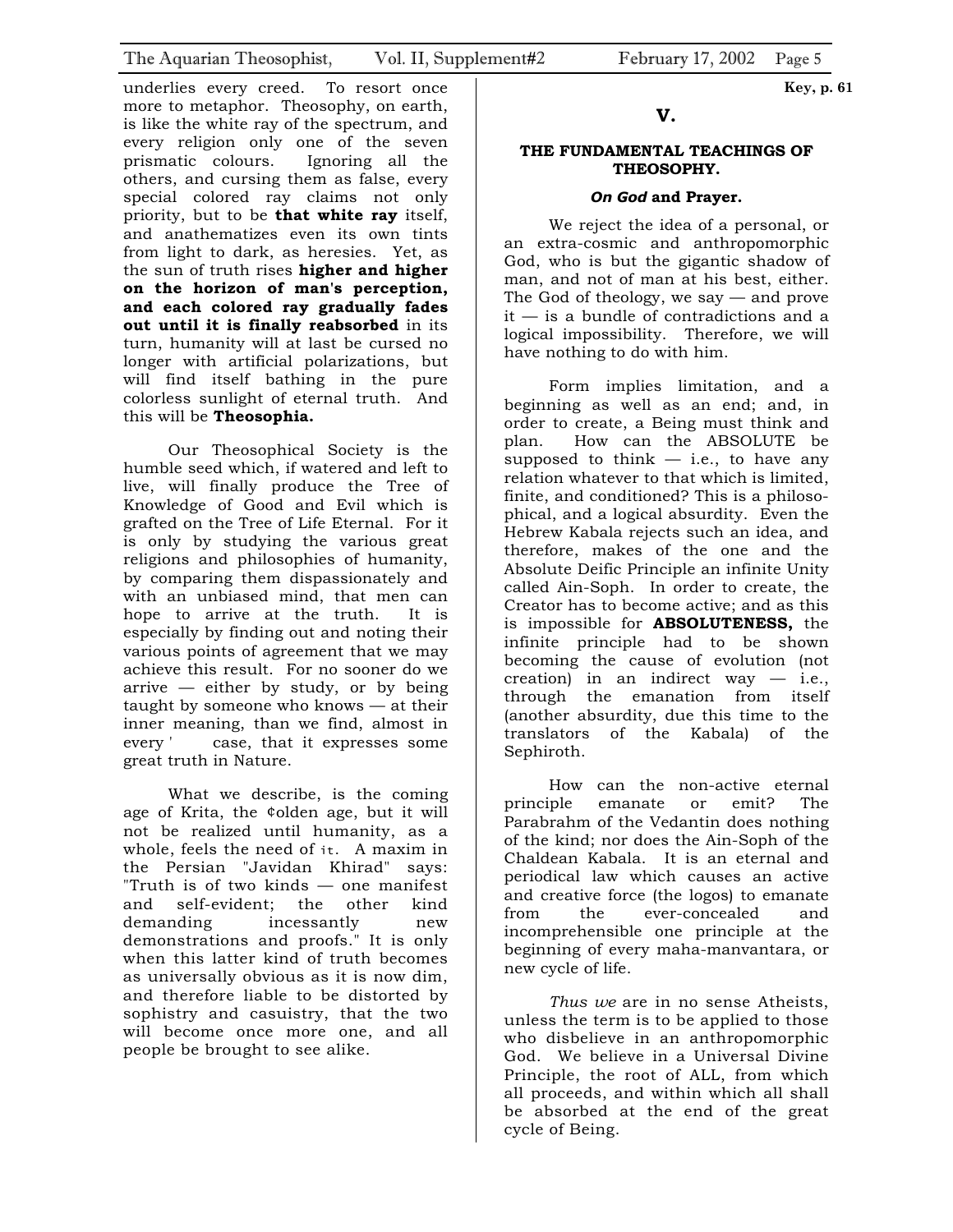Nor are we Pantheists, unless one etymologizes the word Pantheism esoterically. We neither take into consideration this objective and material nature, which we call an evanescent illusion, nor do we mean by "Pan," Nature, in the sense of its accepted derivation from the Latin **Natura** (becoming, from **nasci,** to be born). When we speak of the Deity and make it identical, hence coeval, with Nature, **the eternal and uncreate nature is meant,** and not your aggregate of flitting shadows and finite unrealities. Our **DEITY** is neither in a paradise, nor in a particular tree, building, or mountain: it is everywhere, in every atom of the visible as of the invisible Cosmos, in, over, and around invisible atom and divisible molecule; for IT is the **mysterious power of evolution and involution, the omnipresent, omnipotent, and even omniscient creative potentiality.** 

However omniscient IT may be, however, we deny the power of thought to the **ABSOLUTE,** since thought is something limited and conditioned. In philosophy absolute unconsciousness is also absolute consciousness, as otherwise it would not be **absolute.** So, too, the Absolute does not think for the reason that it is **Absolute Thought**  itself. Nor does it exist, for the same reason, as it is absolute existence, and **Be-ness,** not a Being.

Read the superb Kabalistic poem by Solomon Ben Jehudah Gabirol, in the Kether-Malchut, and you will understand: — "Thou art one, the root of all numbers, but not as an element of numeration; for unity admits not of multiplication, change, or form. Thou art one, and in the secret of Thy unity the wisest of men are lost, because they know it not. Thou art one, and Thy unity is never diminished, never extended, and cannot be changed. Thou art one, and no thought of mine can fix for Thee a limit, or define Thee. Thou ART, but not as one existent, for the understanding and vision of mortals cannot attain to Thy existence, nor determine for Thee the where, the how and the why," etc., etc. In short, our Deity is the eternal, incessantly

evolving, not creating, builder of the universe; that **universe itself** unfolding out of its own essence, not being made. It is a sphere, without circumference, in its symbolism, which has but one everacting attribute embracing all other existing or thinkable attributes — ITSELF. It is the one law, giving the impulse to manifested, eternal, and immutable laws, within that nevermanifesting, because absolute LAW, which in its manifesting periods is **The ever-Becoming.** 

 **Key, p. 66** 

# **Is it Necessary to Pray?**

We do not pray, we act, instead of **talking.** Being well-occupied people, we can hardly afford to lose time in addressing verbal prayers to a pure abstraction. The Unknowable is capable of relations only in its parts to each other, but is non-existent as regards any finite relations. The visible universe depends for its existence and phenomena on its mutually acting forms and their laws, not on prayer or prayers.

We do not believe in the efficacy of prayer such as that taught in so many words and repeated externally, if by prayer you mean the outward petition to an unknown God as the addressee, which was inaugurated by the Jews and popularised by the Pharisees.

There is, however, another kind of prayer. We call it **WILL-PRAYER.** This kind of prayer is rather **an internal command** than a petition. Thus we pray to "our Father in heaven" — in its esoteric meaning, a meaning entirely different from the one given to it in theology. An Occultist or a Theosophist addresses his prayer to **his Father which is in secret,** not to an extracosmic and therefore finite God; and that "Father" is in man himself. The inner man is the only God we can have cognizance of. And how can this be otherwise? Grant us our postulate that God is a universally diffused, infinite principle, and how can man alone escape from being soaked through by, and in, the Deity? We call our "Father in heaven" that deific essence of *which*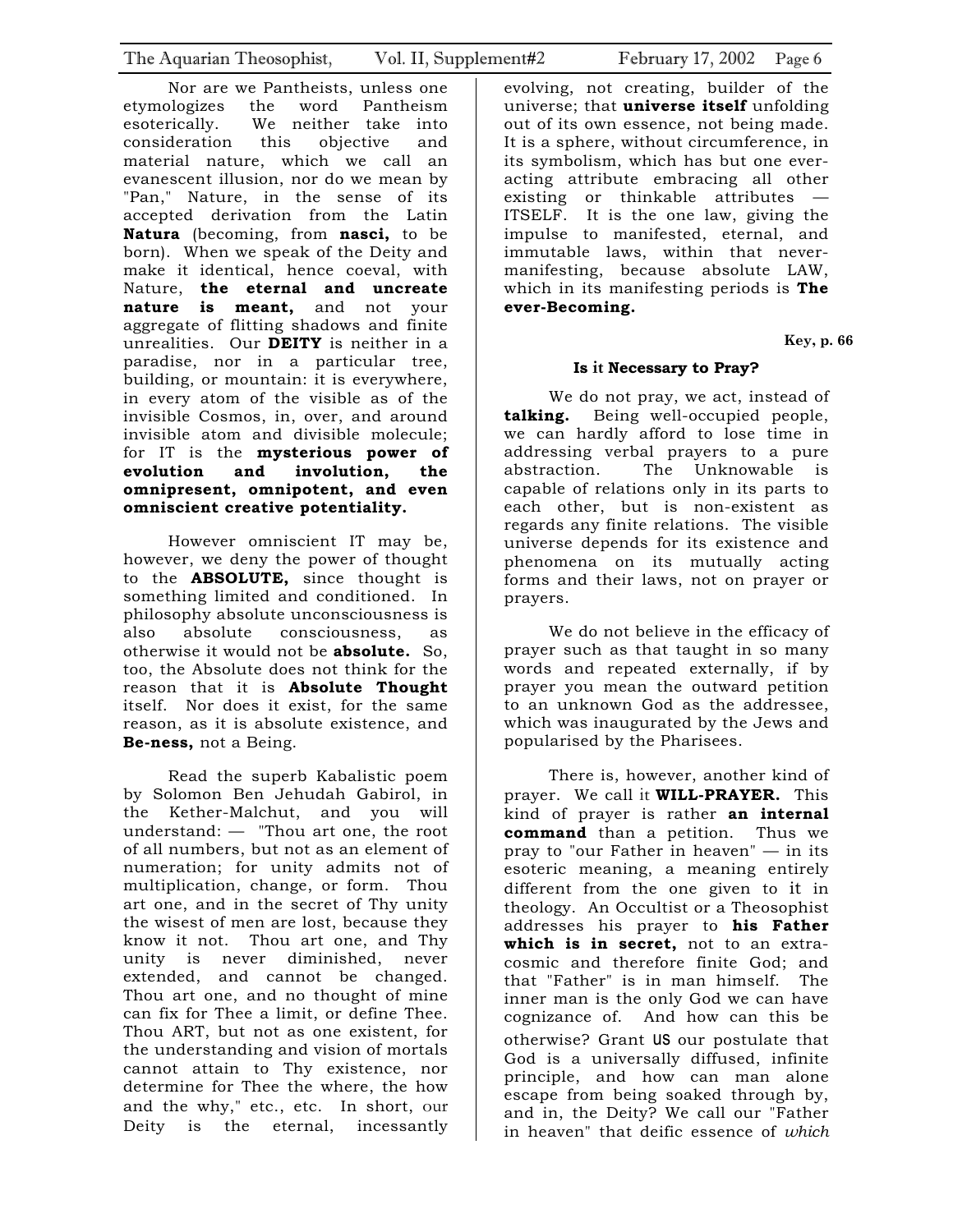we are cognizant within us, in our heart and spiritual consciousness, and which has *nothing* to do with the anthropomorphic conception we may form of it in our physical brain or its fancy: "Know ye not that ye are the temple of God, and that the spirit of (the absolute) God dwelleth in you?"1

 **Key, p. 68** 

Yet, let no man anthropomorphize that essence in us. Let no Theosophist, if he would hold to divine, not human truth, say that this "God in secret" listens to, or is distinct from, either finite man or the infinite essence  $-$  for all are one. Nor, as just remarked, that a prayer is a petition. It is a mystery rather; an occult process by which finite and conditioned thoughts and desires, unable to be assimilated by the absolute spirit which is unconditioned, are translated into spiritual wills and the will; such process being called "spiritual transmutation." The intensity of our ardent aspirations changes prayer into the "philosopher's stone," or that which transmutes lead into pure gold. The only homogeneous essence, our "will-prayer" becomes the active or creative force, producing effects according to our desire.

What we describe is an occult process bringing about physical results; **Will-Power** becomes a living power. But

woe unto those Occultists and Theosophists, who, instead of crushing out the desires of the lower personal ego or physical man, and saying, addressing their **Higher** Spiritual **EGO** immersed in Atma-Buddhic light, "Thy will be done, not mine," etc., send up waves of willpower for selfish or unholy purposes'. For this is black magic, abomination, and spiritual sorcery.

While universal belief in the efficacy of prayer is universal, it has several other meanings besides that given it by the Christians. It means not only a pleading or **petition,** but meant, in days of old, far more an invocation and incantation. The **mantra,** or the rhythmically chanted prayer of the Hindus, has precisely such a meaning, as the Brahmins hold themselves higher than the common **devas** or "Gods." A prayer may be an appeal or an incantation for malediction, and a curse (as in the case of two armies praying simultaneously for mutual destruction) as much as for blessing. And as the great majority of people are intensely selfish, and pray only for themselves, asking to be **given** their "daily bread" instead of working for it, and begging God not of lead them "into temptation" but to deliver them (the memorialists only) from evil, the result is that prayer, as now understood, is doubly pernicious:

 **Key, p. 70** 

(a) It kills in man self-reliance;

(b) It develops in him a still more ferocious selfishness and egotism than he is already endowed with by nature.

I repeat, that we believe in "communion" and simultaneous action in unison with our "Father in secret;" **and in rare moments of ecstatic bliss, in the mingling of our higher soul with the universal essence,** attracted as it is towards its origin and centre, a state, called during life *Samadhi,* and after death, *Nirvana.*

We refuse to pray to **created** finite beings — i.e., *gods, saints, angels,* etc., because we regard it as idolatry. We cannot pray to the ABSOLUTE for reasons explained before; therefore, we

 $1$  One often finds in Theosophical writings conflicting statements about the Christos principle in man. Some call it the sixth principle (Buddha), others the seventh (Atman). If Christian Theosophists wish to make use of such expressions, let them be made philosophically correct by following the analogy of the old Wisdom-religion symbols. We say that Christos is not only one of the three higher principles, but all the three regarded as a Trinity. This Trinity represents the Holy Ghost, the Father, and the Son, as it answers to abstract spirit, differentiated spirit, and embodied spirit. Krishna and Christ are philosophically the same principle under its triple aspect of manifestation. In the Bhagavatgita we find Krishna calling himself indifferently Atman, the abstract Spirit, Kshetragna, the Higher or reincarnating Ego, and the Universal SELF, all names which, when transferred from the Universe to man, answer to Atma, Buddhi and Manas. The Anugita is full of the same doctrine.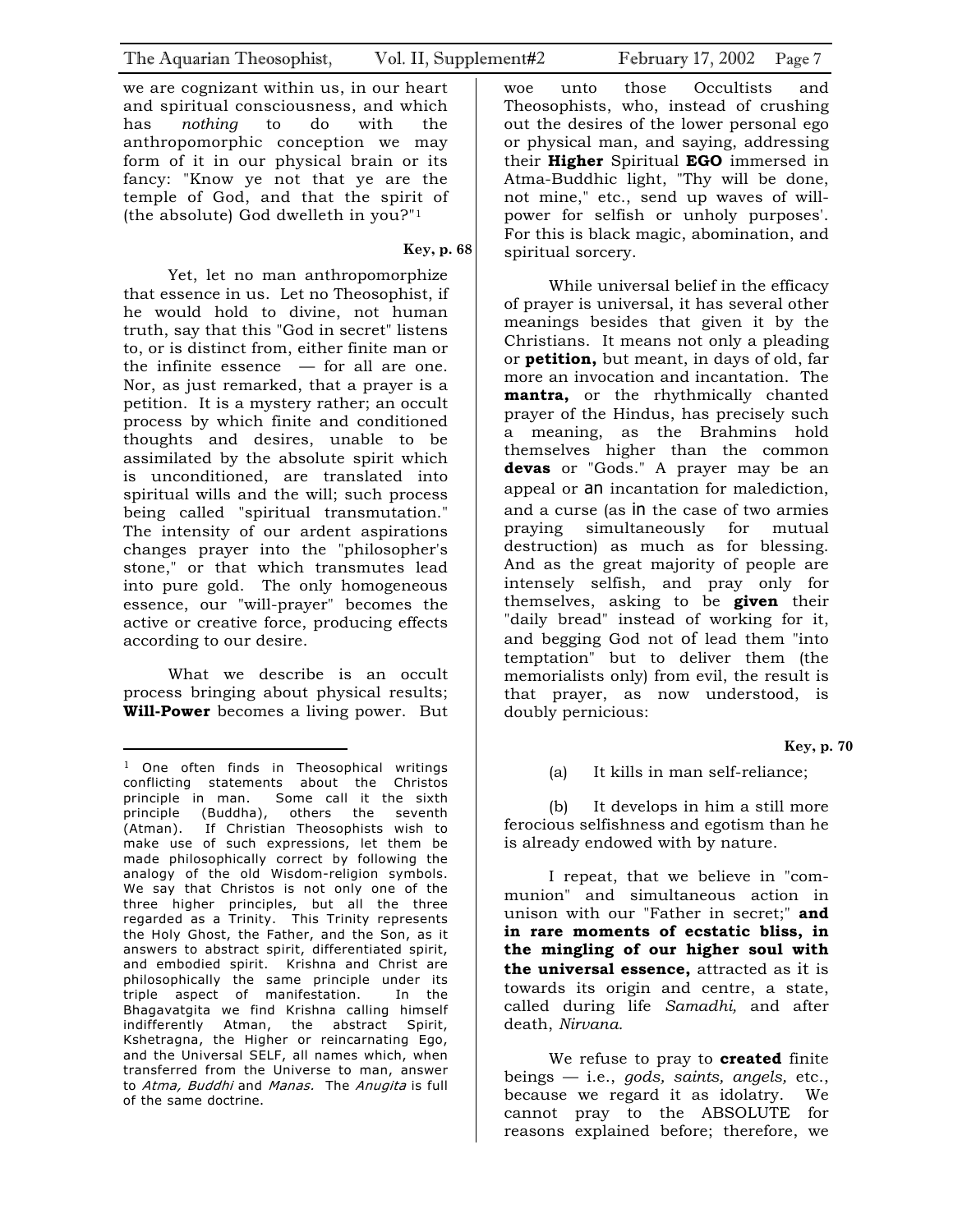try to replace fruitless and useless prayer by meritorious and good-producing actions.

Buddha says, "seek nought from the helpless Gods— pray not! **but rather act;** for darkness will not brighten. Ask nought from silence, for it can neither speak nor hear." And Jesus recommends: "Whatsoever ye shall ask in my name (that of Christos) that will I do." Of course, this quotation, if taken in its **literal** sense, goes against our argument. But if we accept it esoterically, with the full knowledge of the meaning of the term, "Christos," which to *us represents*  **Atma-Buddhi-Manas,** the "SELF," *it*  comes to this: the only God we must recognise and pray to, or rather act in unison with, is that spirit of God of which our body is the temple, and in which it dwelleth.

### **Key, p. 71**

# **Prayer Kills Self-Reliance.**

When Christ prayed, his "prayers" were precisely of that kind of communion just mentioned with one's "Father in secret."

Some Christians argue in this way, "I feel that I am not able to conquer any passions and weaknesses in my own strength; but when I pray to Jesus Christ,

I feel that he gives me strength, and that in His power I am able to conquer."

To this we would answer, "No wonder. If 'Christ Jesus' is god, and one independent and separate from him who prays, of course everything is, and **must** be possible to 'a mighty God.' But, then, where's the merit, or justice either, of such a conquest? Why should the pseudo-conqueror be rewarded for something done which has cost him only prayers? Would you, even a simple mortal man, pay your labourer a full day's wage if you did most of his work for him, he sitting under an apple tree, and praying to you to do so, all the while?

This idea of passing one's whole life in moral idleness, and having one's hardest work and duty done by another — whether God or man — is most revolting to us, as it is most degrading to human dignity."

We do not doubt that those who believe do feel themselves helped and strengthened. Nor is there any more doubt, that some patients of "Christian" and "Mental Scientists" — the great **"Deniers"2** — are also sometimes cured; nor that hypnotism, and suggestion, psychology, and even mediumship, will produce such results, as often, if not oftener. Proponents of these methods take into consideration, and string on the thread of their argument, successes alone, ignoring the tenfold larger sum of failures.

A Theosophist looks to the divine spirit, or the God in him, and to his **Karma,** for power to subdue his passions and selfishness? In due time there is a fruition of effort in all this, and truly, the tree is known by its fruit, the nature of the cause by its effects? 4 Where do we find more virtuous, guiltless people, abstaining from sin and crime, in Christendom or Buddhism — in Christian countries or in heathen lands? Statistics are there to give the answer and corroborate our claims. According to the last census in Ceylon and India, in the comparative table of crimes committed by Christians, Musclemen, Hindus, Eurasians, Buddhists, etc., etc., on two millions of population taken at random from each, and covering the misdemeanours of several years, the proportion of crimes committed by the Christian stands as 15 to 4 as against those committed by the Buddhist population. (Vide Lucifer for April, 1888, p. 147. Art. Christian lecturers on Buddhism.) No Orientalist, no historian of any note, or traveller in Buddhist lands, from Bishop Bigandet and Abbe Huc, to Sir William Hunter and every fair-minded official, will fail to give the palm of virtue to Buddhists before

 $2$  The new sect of healers, who, by disavowing the existence of anything but spirit, which spirit can neither suffer nor be ill, claim to cure all and every disease, provided the patient has faith that what he denies can have no existence. A new form of self-hypnotism.